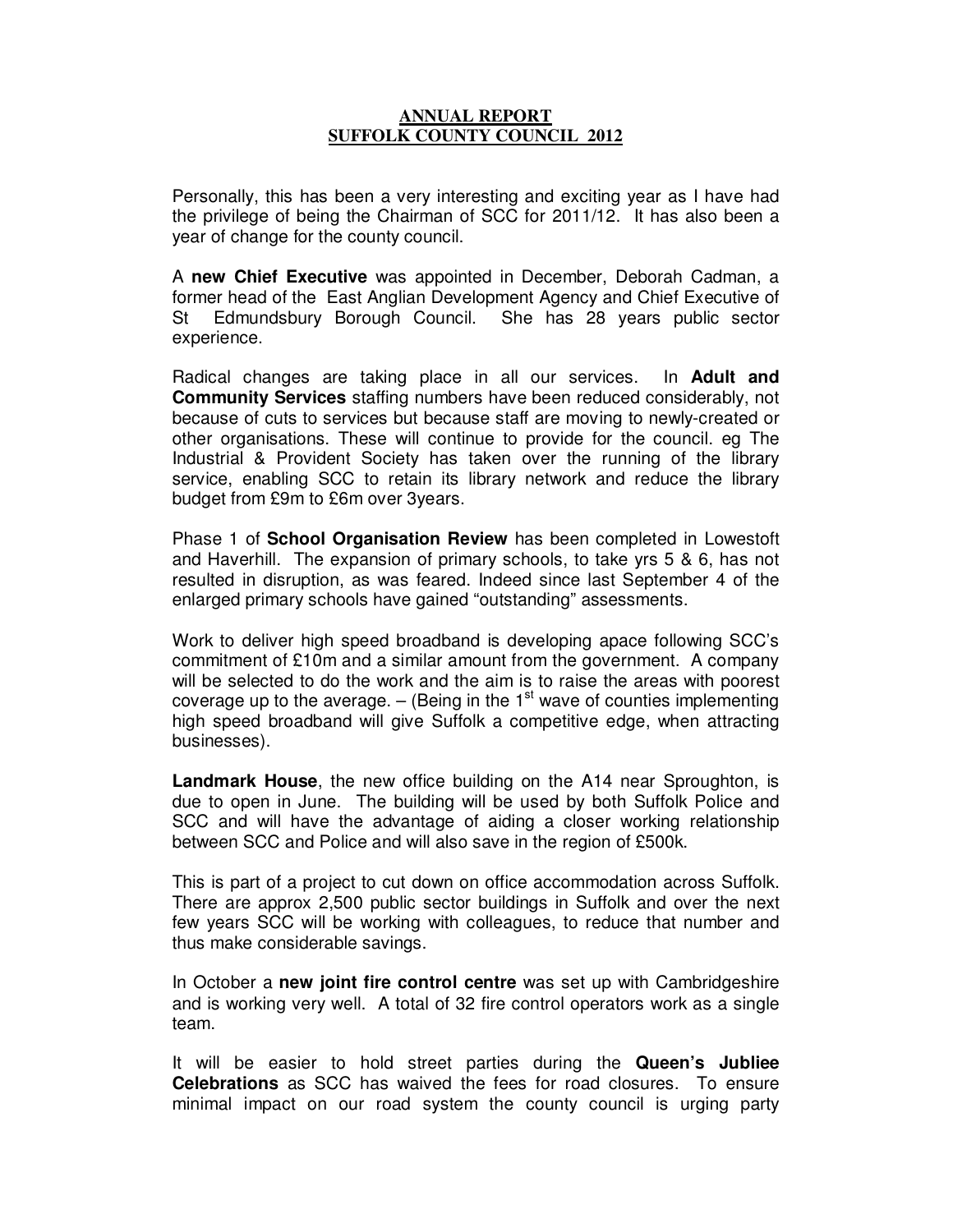organisers to celebrate in community areas, cul-de-sacs and 'no through roads', as far as possible.

Because of the reduction in government grant, on-going increases in demand for services and the cost of provision, **SCC must save must save £50m over the next two years, £26m in 2012/13.** 

We will do this by: reducing management costs, cutting bureaucracy, lowering the level on senior public sector pay, rationalise office accommodation and work with other authorities. SCC has frozen council tax for the  $2^{nd}$  year.

I have given, what I hope, is a flavour of what has been happening over the past year at SCC and fuller accounts of the year are contained in my monthly reports to parish councils.

## **CHAIRMAN SCC**

As mentioned at the beginning of my report I have been chairman of SCC for the past 11 months and my term finishes May 24th. I'd just like to give a brief snapshot of what that has entailed.

One of my duties is to chair Full Council; a task not to be taken lightly. I am quite proud that the first call I made upon members was to adhere to the rules of "Just a Minute" and to speak without repletion and deviation. ( I relented on hesitation). Instead of 1 minute, they have 3, and it has worked very well.

Throughout the year I have been to so many different engagements, met interesting people, in a variety of circumstances, and seen the county from a new aspect.

I have visited both British and American airbases at Lakenheath, Mildenhall, Honnington & Wattisham. The hospitality at the bases has been outstanding.

Many of the civic services have been held in beautiful old churches in villages and towns such as: Walsham le Willows, Hadleigh, Stowmarkets, Eye, to name only a few. Attending services in Ely Cathedral and St Edmundsbury Cathedral have been uplifting experiences.

Prize givings, speech days, graduations and citizenship ceremonies have been a memorable part of my year as has the sombre privilege of laying a wreath at the Cenotaph in Ipswich on Remembrance Sunday.

Meeting members of the royal family has been an especial honour and the recent visit of the Duchess of Cambridge, to The Tree House Children's Hospice, gained Ipswich and indeed Suffolk, nationwide recognition and acknowledged the tremendous work of the Children's Hospice.

I am well aware of the privilege of being chairman for a year and have enjoyed it hugely.